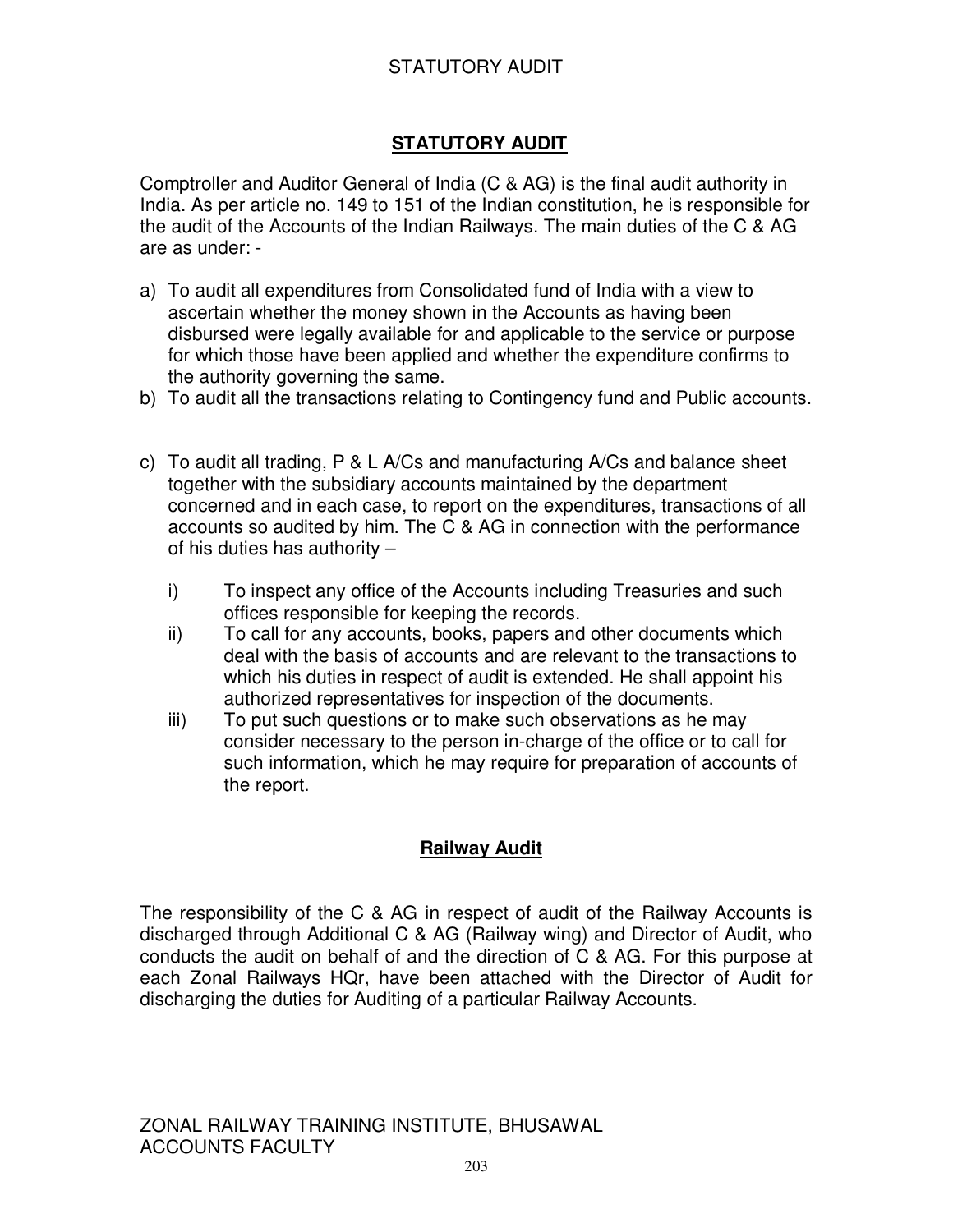## STATUTORY AUDIT

Divisional Audit Officers/Asstt.Audit Officers further assist the Directors of Audit at Divisional level. The main responsibilities of the Audit department are as under:-

- 1. To audit sanctions having financial effects and those pertaining to an individual Railway or Railway Accounts offices.
- 2. To audit sanctions regarding financial rules and general orders issued by the President which are exclusively applicable to the Railway Department.
- 3. To audit tenders invited and accepted by the Railway for purchase of materials.
- 4. Audit the accounts maintained in the Railway Board's office.
- 5. To ensure that the system of Accounts used by the internal check authority is correct.
- 6. To see that the method of check applied at every stage of the Accounts is sufficient.
- 7. To see that the Accounts are maintained properly and arrangements exists in the accounts office to ensure attention to the financial interest of the Railway on the part of all accounts.

The Director of Audit of a Railway is also responsible for detailed auditing of the accounts of the Railway and for conducting inspection of records of various offices of that Railway. Thus his responsibility further extends to audit all expenditure and receipt of Railway whether under construction or open line including traffic accounts, accounts of stores and manufacturing stock etc.

The cost of Railway audit is borne by the Railway Revenue and is debited to minor head "Statutory Audit" including pensionary charges which is operated under the major head'345'-Indian Railways- Policy formulation, Director Research and Miscellaneous Organization.

### **Communication from Audit: -**

Ordinarily the results of Statutory Audit are communicated to Accounts department through: -

- 1. Specific reports of more important and serious irregularities discovered during the course of Audit of Accounts department, Departmental Offices and station records.
- 2. Audit Notes detailing minor irregularities noticed during the course of Audit of Accounts Office records.
- 3. Inspection reports showing the results of Audit of initial records of the Executive offices and stations.

ZONAL RAILWAY TRAINING INSTITUTE, BHUSAWAL ACCOUNTS FACULTY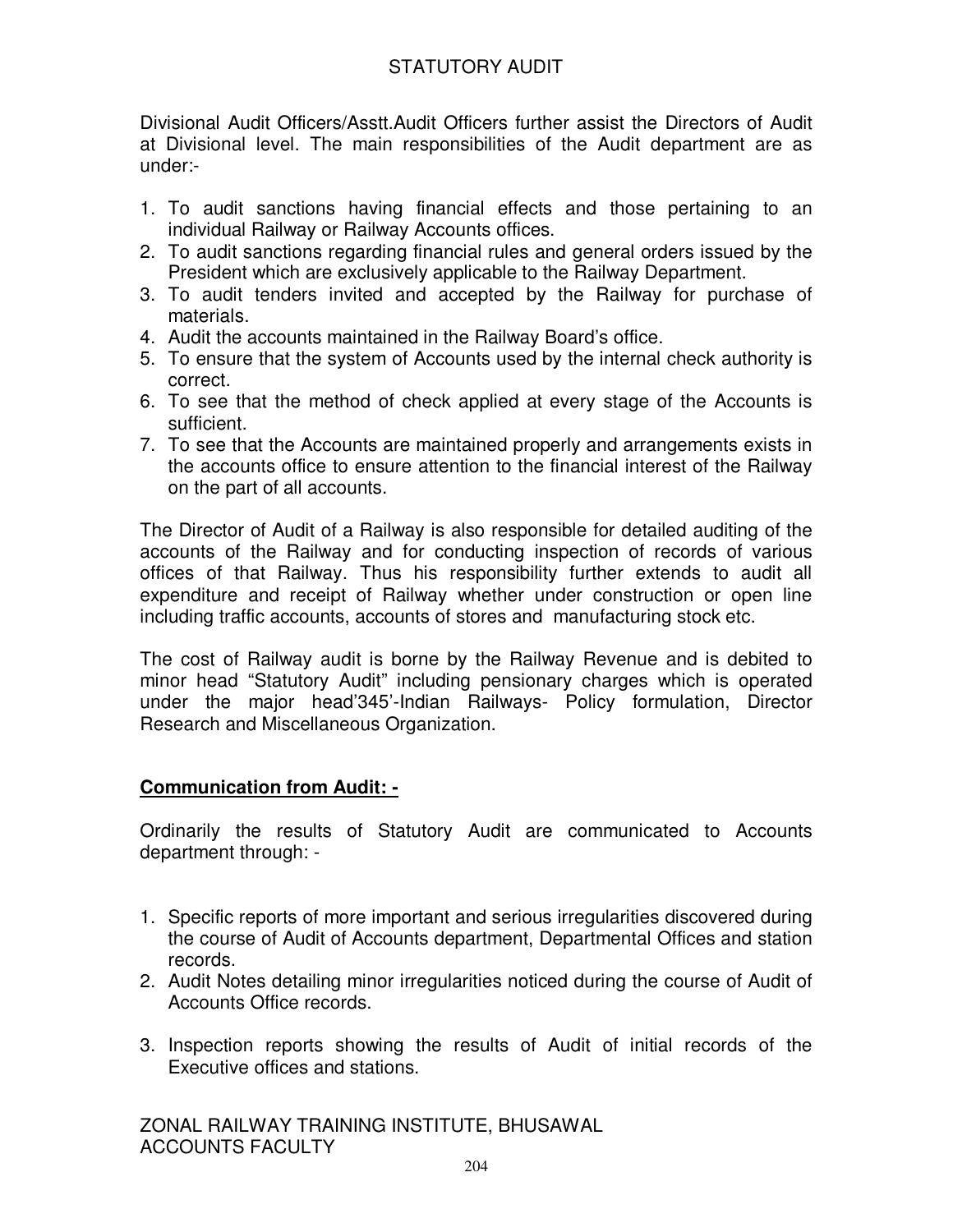## STATUTORY AUDIT

#### **Disposal of Audit objections: -**

The Accounts Officer should promptly attend to all audit objections and notes. Audit objections may either relate to matters, which can be disposed off by the Accounts Officer himself without referring to the Executive concerned, or the matters, which can be well explained by the executives concerned only. The matters where the executives are not to be consulted, the objections should be made out directly by the Accounts officer and reply will be given to the Audit department. In the other cases, the executives should be referred to for obtaining necessary information in order to give a suitable reply to the Audit department. An Accounts officer is expected to take generally the same action on the defects and irregularities brought out to his notice by the Audit department as he could have taken if he would have detected the same.

#### **Audit Notes and Inspection reports: -**

An Inspection report consists of 2 parts, Part I dealing with more important matters and Part II dealing with the rest of the items containing minor routine matters of objections. Audit Notes detailing the results of monthly test Audit similarly consist of 2 parts and should be promptly attended to by the Department Concerned or the Accounts Office without any delay.

The final disposal of Part II of the Audit notes and Inspection reports, whether on accounts or executive officers rests with the Accounts Officer and no final reply to the Audit department is necessary. Disposal of such Audit notes and Inspection reports should, however being made available to the Audit department.

Replies to Part I Inspection reports and Audit notes including specific reports on the more important irregularities should be sent to the Audit officer as soon as possible showing clearly the action taken thereon.

A record of specific reports, Audit Notes Part I & II, Inspection reports Part I & II etc. received from the Audit department should be kept and reviewed periodically to ensure prompt disposal of all outstanding paras. The collected records on which objections have been raised should not be destroyed till such time the objections have been settled.

### **Replies to Inspection Reports: -**

ZONAL RAILWAY TRAINING INSTITUTE, BHUSAWAL ACCOUNTS FACULTY Replies to inspection reports of Executive officers should be sent by those officers through the Accounts Officer concerned. In scrutinizing them the Accounts Officer should call for additional information if required and consult the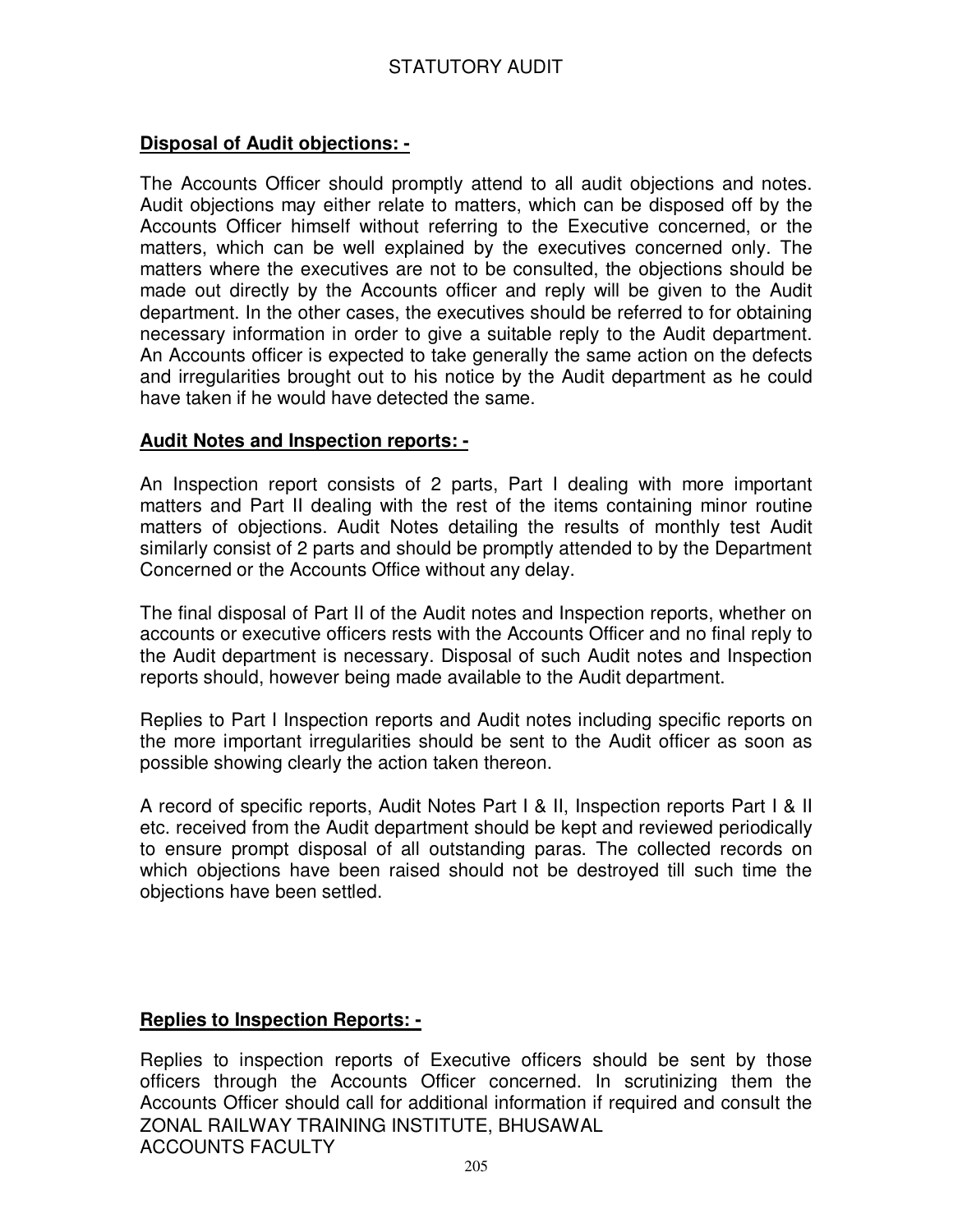Head of the Department concerned wherever desirable before giving a reply to the Audit officer. The Accounts officer while giving replies to the Audit Department should act in close collaboration with the Administrative authorities concerned, so that the information given to Audit may be an authority to statements of facts on behalf of Railway Administration and there may be no possibility of any dispute at a later stage.

### **Audit report on Railways: -**

Additional Dy.C&AG of India (Rlys.) and the Director of Audit are responsible for preparation of a report of the C & AG (Rlys.) which also includes the comments on the appropriation accounts of the Railways compiled by the Ministry of Railways.

All important cases coming to the notice of the Audit department during the course of Inspection or regular audit which in the opinion of the Director of Audit must be included in the reports of the C & AG are ordinarily brought to the notice of the Railway Administration /Executive concerned through special letters. The Railway Administration and Executives are expected to promptly scrutinize the facts brought out therein and sent the replies to the Audit department within the time prescribed for the purpose. Since, the special letters and relevant documents etc. forms the basis of the material for the Audit report, the Executives should deal with them at sufficiently high level and bring out their point of view in a convincing manner so that the Director of Audit may have full presentation of the Railways case before he proceeds to prepare a draft para for incorporation in the Audit report.

The Director of Audit prepares a draft para and sent to the G.M endorsing copies to the FA & CAO and the head of the department concerned. On receipt of the Draft para in the Accounts office, it is the responsibility of the Accounts department to fully examine the objections brought out therein with relevant records/documents etc. already available with him. If required additional information should be obtained from the Executives concerned so that a convincing reply can be prepared and submitted to the Audit department. The time limit for submission of replies to the Audit department in respect of draft para is of 8 weeks from the date of receipts in the Accounts office.

To enable the Railway Board to approve the draft reply prepared by the Railway Administration, the following additional information should also be sent.

- 1. The history of case with copies of the relevant correspondence.
- 2. Sentence-wise comments on the Draft para.
- 3. A chronological summary of the case where there has been unusual delay in the case.
- 4. Remedial action proposed to be taken to avoid recurrence in future.

ZONAL RAILWAY TRAINING INSTITUTE, BHUSAWAL ACCOUNTS FACULTY